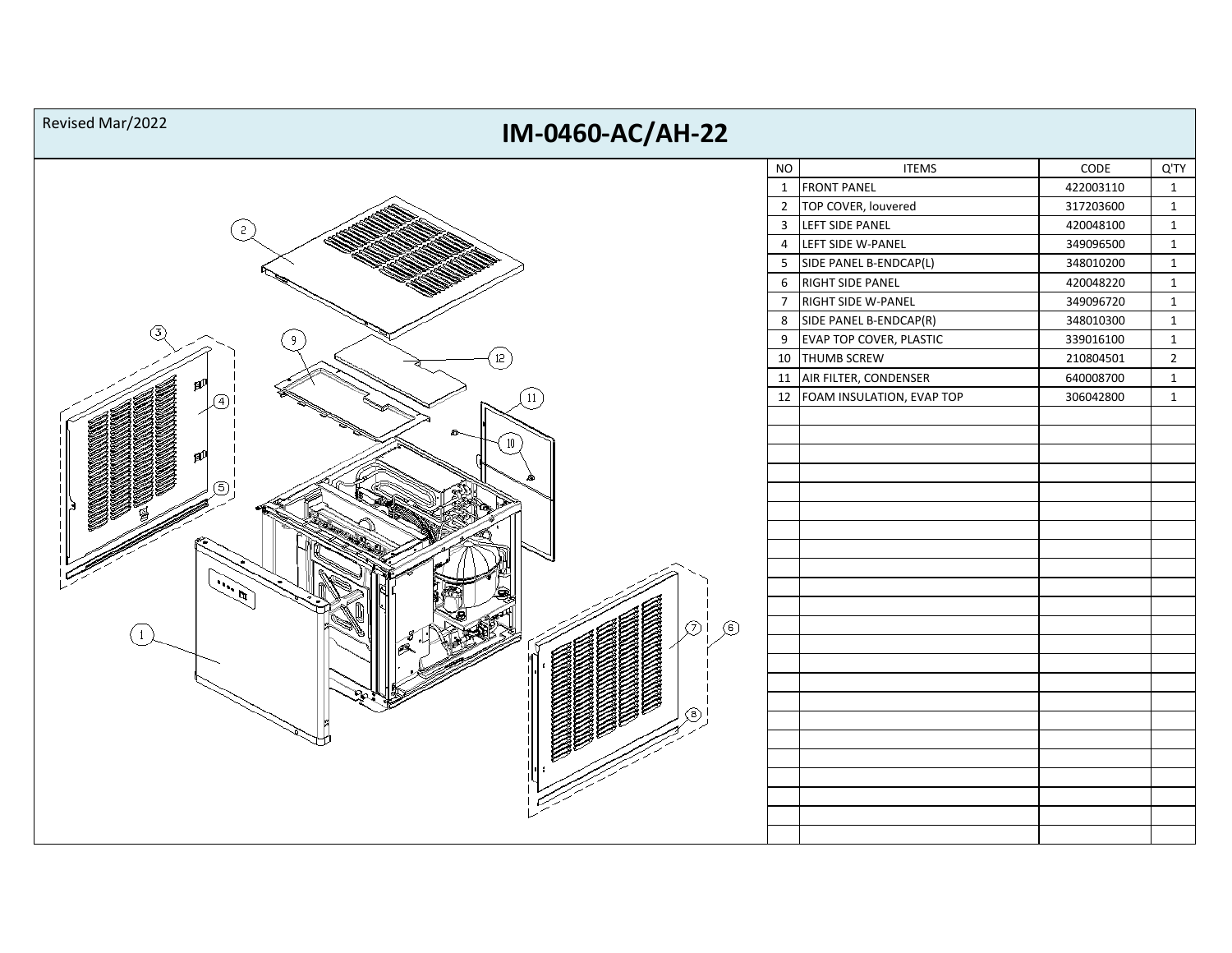## **IM-0460-AC/AH-22** Revised Mar/2022



| ΝO | <b>ITEMS</b>                     | CODE      | Q'TY         |
|----|----------------------------------|-----------|--------------|
| 1  | <b>BASE PLATE INSULAION</b>      | 483022600 | 1            |
| 2  | <b>EVAPORATOR BACK PANEL</b>     | 422002900 | 1            |
| 3  | <b>EVAPORATOR SIDE PANEL (L)</b> | 420047100 | 1            |
| 4  | <b>EVAPORATOR SIDE PANEL (R)</b> | 420047200 | 1            |
| 5  | SUPPORT, COMPRESSOR              | 320594010 | 1            |
| 6  | FRONT SIDE FRAME (R)             | 348011100 | $\mathbf{1}$ |
| 7  | SIDE TOP FRAME (L)               | 348010700 | 1            |
| 8  | SIDE TOP FRAME (R)               | 348011800 | 1            |
| 9  | SIDE REAR FRAME(L)               | 348010610 | 1            |
| 10 | <b>REAR TOP FRAME</b>            | 348011000 | 1            |
| 11 | <b>BACK PANEL</b>                | 349100900 | 1            |
| 12 | WATER LEVEL PROBE HOLDER         | 339014100 | 1            |
| 13 | SELF-TAPING SCREW                | HTCX0820T | 2            |
| 14 | <b>BASE FRONT SIDE FRAME (R)</b> | 317203500 | 1            |
| 15 | SIDE REAR FRAME (R)              | 348020400 | 1            |
| 16 | <b>MACHINE SCREW</b>             | MFCX0820R | 1            |
|    |                                  |           |              |
|    |                                  |           |              |
|    |                                  |           |              |
|    |                                  |           |              |
|    |                                  |           |              |
|    |                                  |           |              |
|    |                                  |           |              |
|    |                                  |           |              |
|    |                                  |           |              |
|    |                                  |           |              |
|    |                                  |           |              |
|    |                                  |           |              |
|    |                                  |           |              |
|    |                                  |           |              |
|    |                                  |           |              |
|    |                                  |           |              |
|    |                                  |           |              |
|    |                                  |           |              |
|    |                                  |           |              |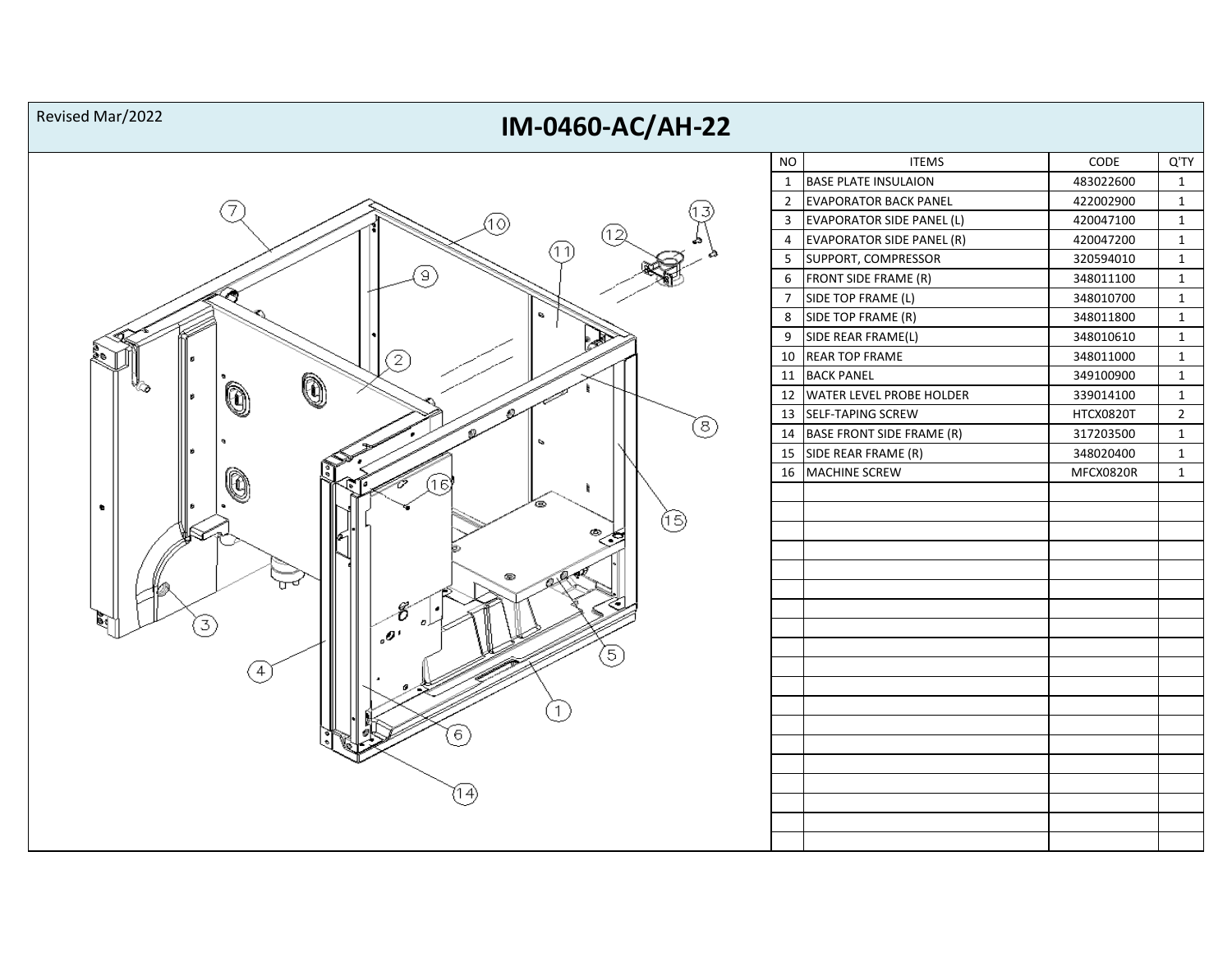| Revised Mar/2022<br>IM-0460-AC_AH-22                                 |                |                                     |           |                |
|----------------------------------------------------------------------|----------------|-------------------------------------|-----------|----------------|
| [ FRONT PANEL ASSY ]                                                 | <b>NO</b>      | <b>ITEMS</b>                        | CODE      | Q'TY           |
|                                                                      | $\mathbf{1}$   | FRONT PANEL COMPLETE ASSY           | 422003110 | $\mathbf{1}$   |
|                                                                      | $\overline{2}$ | <b>FRONT PANEL FOAM ASSY</b>        | 422003210 | $\mathbf{1}$   |
|                                                                      | 3              | FRONT TOP CAP COMPLETE ASSY         | 432049300 | $\mathbf{1}$   |
|                                                                      | $\overline{4}$ | <b>FRONT TOP CAP</b>                | 341014300 | $\mathbf{1}$   |
|                                                                      | 5              | <b>TOP PIN ASSY</b>                 | 314029900 | $\overline{2}$ |
|                                                                      | 6              | FRONT BOTTOM CAP COMPLETE           | 432049200 | 1              |
|                                                                      | $\overline{7}$ | <b>FRONT BOTTOM CAP</b>             | 341014400 | $\mathbf{1}$   |
|                                                                      | $\bf 8$        | <b>SHAFT HINGE</b>                  | 321005000 | $\mathbf{1}$   |
| டு)<br>18)                                                           | 9              | <b>FRONT COVER SCREW</b>            | 210818600 | $\overline{2}$ |
| 29                                                                   | 10             | O-RING, SCREW RETAINER              | 303036600 | $\overline{2}$ |
| (12)<br>(13)<br>14<br>辷                                              | 11             | <b>DISPLAY PCB</b>                  | 367013000 | $\mathbf{1}$   |
| $\leftarrow$ $\Theta$ $\Theta_{\mathbf{0}_{\mathbf{0}_{\mathbf{0}}}$ | 12             | <b>INSULATION, DISPLAY</b>          | 306041901 | $\mathbf{1}$   |
|                                                                      | 13             | COVER, DISPLAY REAR                 | 317197500 | $\mathbf{1}$   |
| (15)                                                                 | 14             | <b>THUMB SCREW</b>                  | 210804501 | $\overline{4}$ |
|                                                                      | 15             | FRONT PANEL GASKET(TOP/BOTTOM)      | 656004520 | $\overline{2}$ |
|                                                                      | 16             | FRONT PANEL GASKET (L/R)            | 656004510 | $\overline{2}$ |
| A<br>6                                                               | 17             | <b>FRONT PANEL GASKET (DIVIDER)</b> | 656004600 | $\mathbf{1}$   |
|                                                                      | 18             | <b>FRONT DISPLAY LABEL</b>          | 440033800 | $\mathbf{1}$   |
|                                                                      | 19             | ON/OFF/ICE SWITCH                   | 355007100 | $\mathbf{1}$   |
|                                                                      | 20             | <b>NUT HEX</b>                      | 215000600 | $\overline{2}$ |
|                                                                      | 21             | MACHINE SCREW                       | MFCX0832R | 10             |
|                                                                      |                |                                     |           |                |
| 6                                                                    |                |                                     |           |                |
|                                                                      |                |                                     |           |                |
| 15)                                                                  |                |                                     |           |                |
|                                                                      |                |                                     |           |                |
|                                                                      |                |                                     |           |                |
|                                                                      |                |                                     |           |                |
|                                                                      |                |                                     |           |                |
|                                                                      |                |                                     |           |                |
|                                                                      |                |                                     |           |                |
|                                                                      |                |                                     |           |                |
|                                                                      |                |                                     |           |                |
|                                                                      |                |                                     |           |                |
|                                                                      |                |                                     |           |                |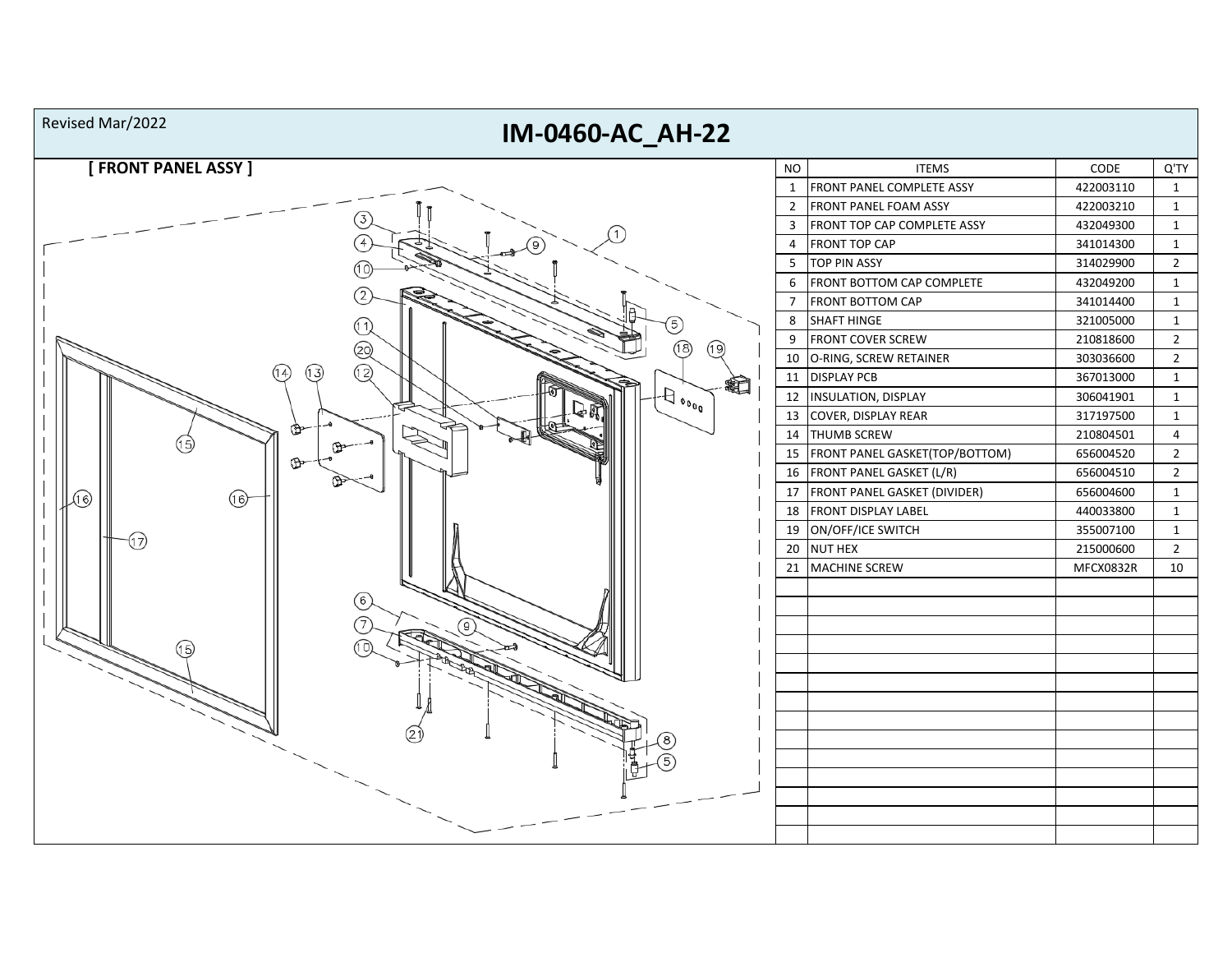| Revised Mar/2022<br>IM-0460-AC/AH-22      |                                |                                                                                                                        |                        |                              |
|-------------------------------------------|--------------------------------|------------------------------------------------------------------------------------------------------------------------|------------------------|------------------------------|
| [CONTROL BOX TOTAL ASSY ]                 | <b>NO</b>                      | <b>ITEMS</b>                                                                                                           | CODE                   | Q'TY                         |
|                                           | $\overline{2}$                 | <b>CONTROL BOX</b>                                                                                                     | 374143900              | $\mathbf{1}$                 |
|                                           | $\overline{3}$                 | MAIN CIRCUIT BOARD                                                                                                     | 367013400              | $\mathbf{1}$                 |
|                                           | $3 - 1$                        | MAIN & FND PCB KIT_F90SEC (V1.2)                                                                                       | 367013400F90           | $\mathbf{1}$                 |
|                                           | $\overline{4}$                 | MAGNETIC CONTACTOR                                                                                                     | 322002200              | $\mathbf{1}$                 |
|                                           | $5\overline{)}$                | FND CIRCUIT BOARD                                                                                                      | 367013100              | $\mathbf{1}$                 |
|                                           | 6                              | MACHINE SCREW                                                                                                          | MPCX0610L              | $\overline{4}$               |
| 5                                         | $\overline{7}$                 | MACHINE SCREW                                                                                                          | MTCX0812R              | $2^{\circ}$                  |
| V<br>Q<br>6<br>O<br>3<br>Q<br>O<br>8<br>0 | 8                              | <b>CONTROL BOX COVER</b>                                                                                               | 374144300              | $\mathbf{1}$                 |
| ↻<br>♡<br>$\sigma$<br>的<br>0<br>o         | $\mathbf{3}$<br>$\overline{5}$ | NEW DESIGN (starting with serial number UL/ $\sim$ )<br>MAIN CIRCUIT BOARD (FLOAT)<br><b>FND CIRCUIT BOARD (FLOAT)</b> | 415011900<br>415011800 | $\mathbf{1}$<br>$\mathbf{1}$ |
| ଙ<br>$\mathbb{Q}_{\mathcal{D}}$           |                                |                                                                                                                        |                        |                              |
|                                           |                                |                                                                                                                        |                        |                              |
|                                           |                                |                                                                                                                        |                        |                              |
|                                           |                                |                                                                                                                        |                        |                              |
|                                           |                                |                                                                                                                        |                        |                              |
|                                           |                                |                                                                                                                        |                        |                              |
| ₩                                         |                                |                                                                                                                        |                        |                              |
|                                           |                                |                                                                                                                        |                        |                              |
|                                           |                                |                                                                                                                        |                        |                              |
|                                           |                                |                                                                                                                        |                        |                              |
|                                           |                                |                                                                                                                        |                        |                              |
|                                           |                                |                                                                                                                        |                        |                              |
|                                           |                                |                                                                                                                        |                        |                              |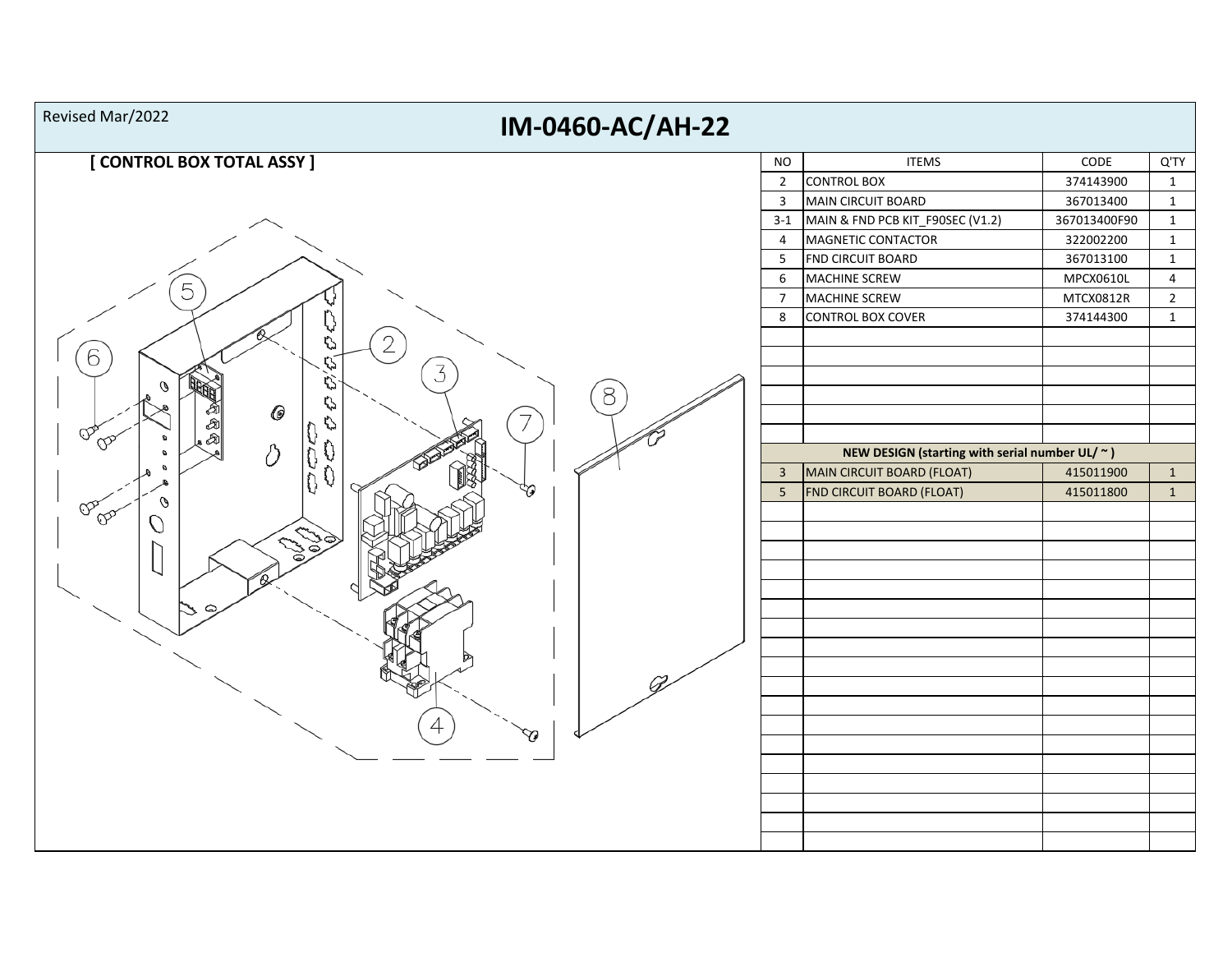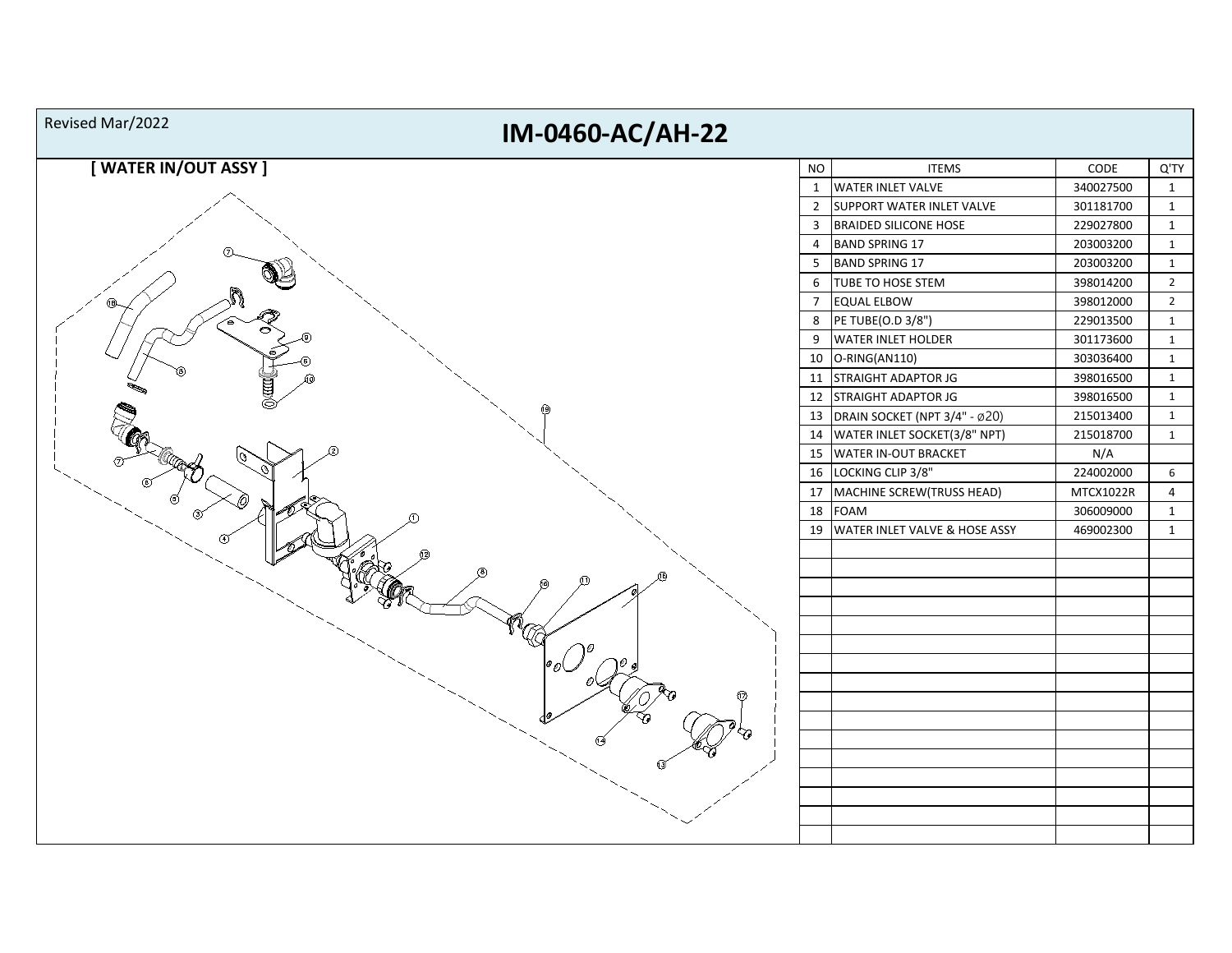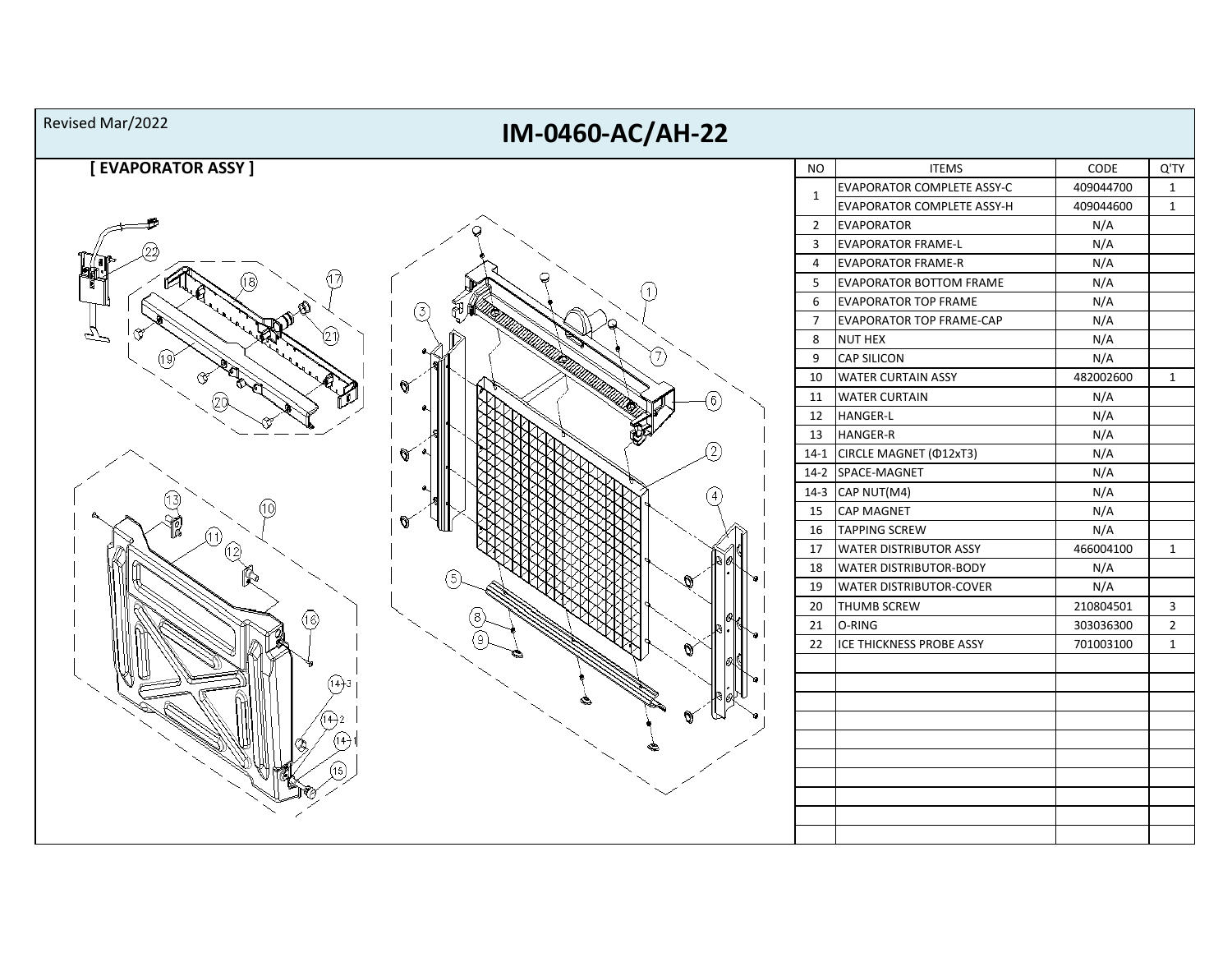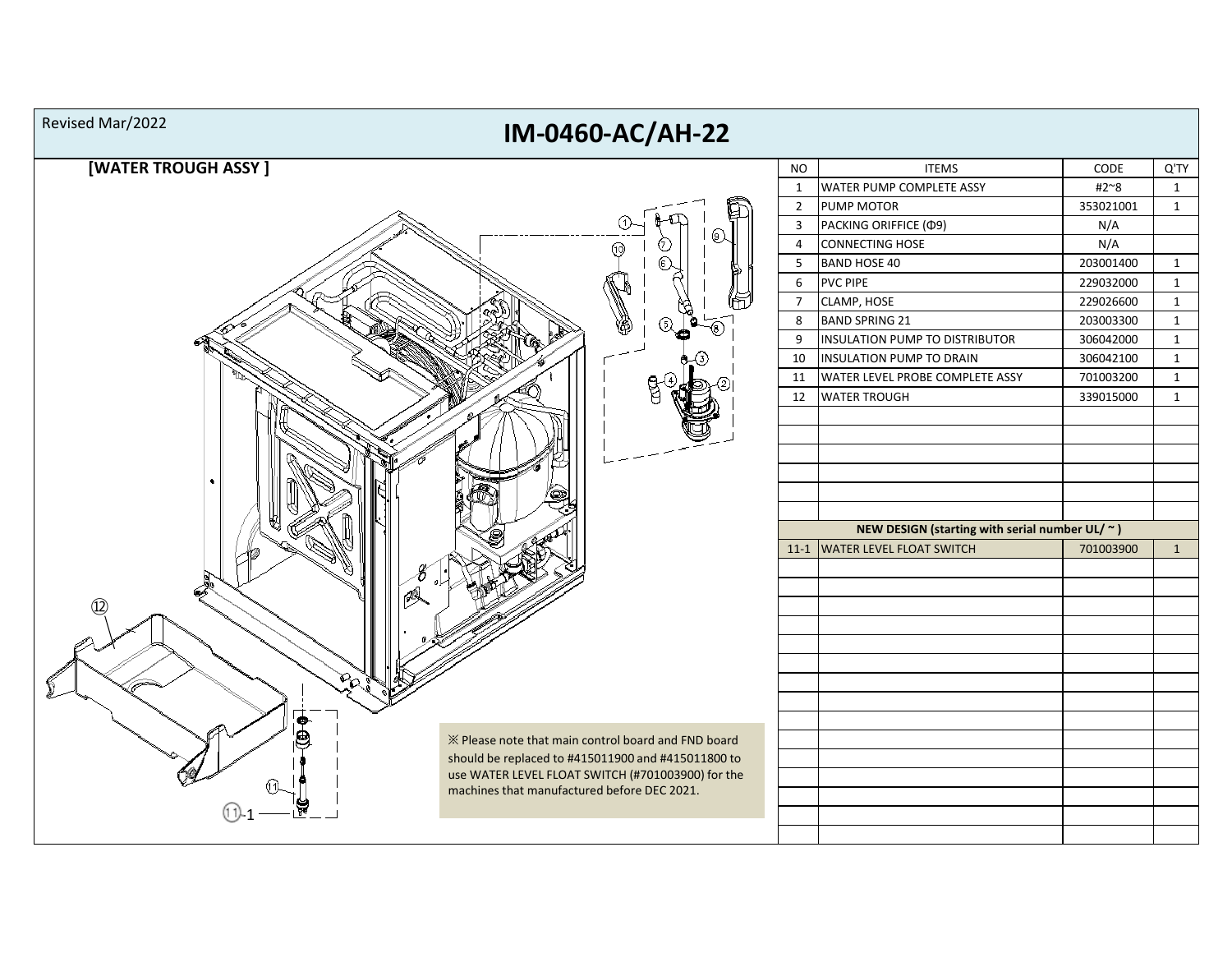